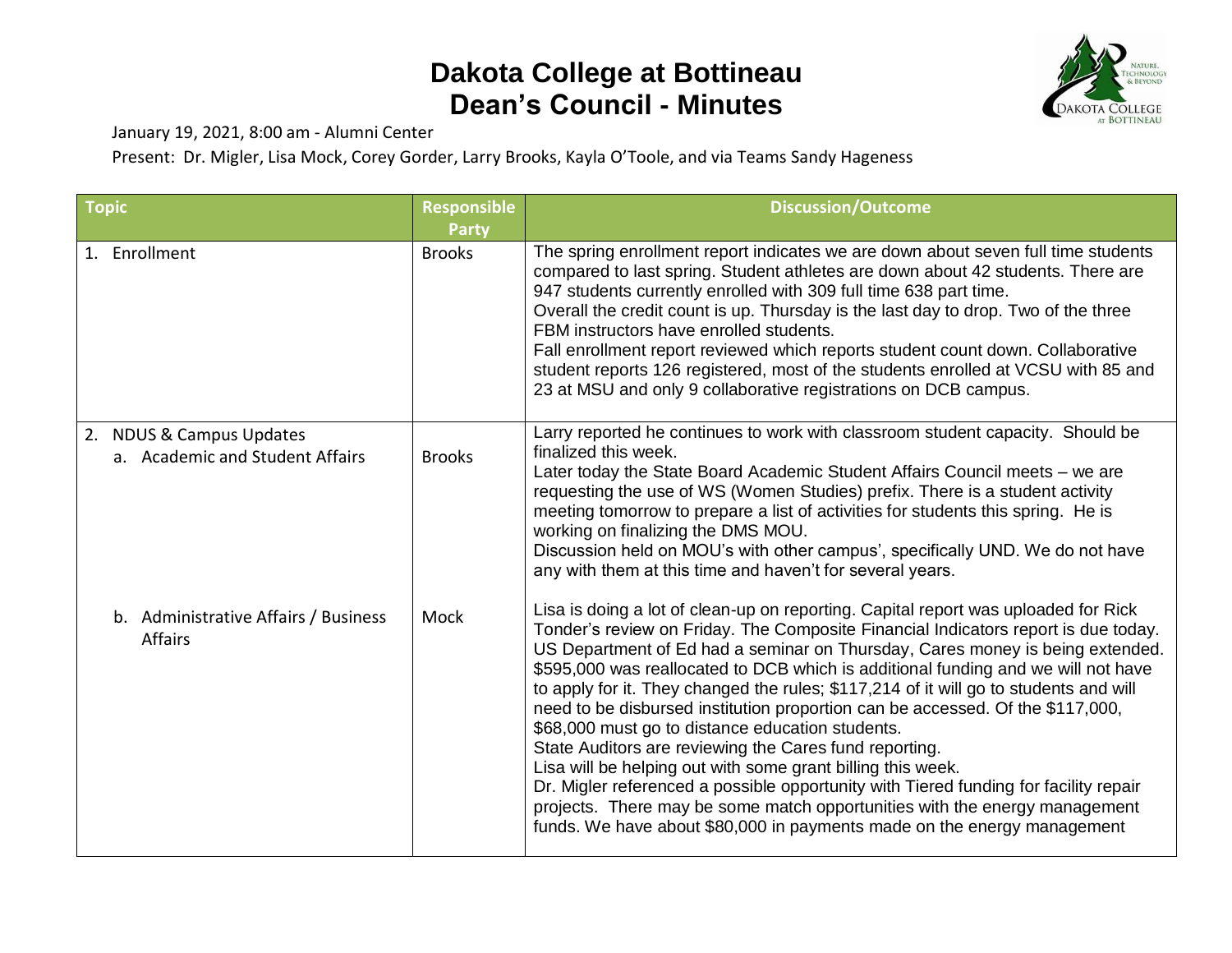## **Dakota College at Bottineau Dean's Council - Minutes**



|    |                                                                                       |          | <b>ROTTINICALL</b>                                                                                                                                                                                                                                                                                                                                                                                                                                                                                                                                              |
|----|---------------------------------------------------------------------------------------|----------|-----------------------------------------------------------------------------------------------------------------------------------------------------------------------------------------------------------------------------------------------------------------------------------------------------------------------------------------------------------------------------------------------------------------------------------------------------------------------------------------------------------------------------------------------------------------|
|    | c. Distance Education Council/<br>Distance Ed and Academic<br><b>Support Services</b> | O'Toole  | project with UNISCO which may be used as a match for deferred payment or<br>extraordinary repairs.<br>Kayla reported there are about 30 more Dual Credit students to enroll. Stacey said<br>students are more prepared and ahead of previous semesters. She is anticipating<br>400 enrolled DC students this. The rosters will be sent to schools for verification.<br>Kayla is working on a LEAP grad audit. She is also getting back into requirements<br>for NACEP.<br>The State Counselor Conference this spring will be virtual. She will not be investing |
|    | d. Public Affairs Council                                                             | Hageness | in a virtual booth as the return wasn't beneficial.                                                                                                                                                                                                                                                                                                                                                                                                                                                                                                             |
|    | e. Athletics                                                                          | Gorder   | Additional promotions are being done for nursing application deadline awareness.<br>The Outreach Educaiton brochure is being updated to add Admissions as a<br>speaker. The Dean's List and Honor Roll release will go out this week. A new<br>layout with video and written testimonials is being designed. Admit Hub (chat<br>service) is being added to our website.                                                                                                                                                                                         |
|    |                                                                                       |          | Corey reported he is working on athlete eligilibty. All sports kick-off with games this<br>week. Five sports will play in Bottineau this weekend. Volleyball had a scrimmage<br>in the woodshed last weekend and it went well.                                                                                                                                                                                                                                                                                                                                  |
| f. | Chancellor's Cabinet / Dean's<br>Update                                               | Migler   | The Search Committee will be conducting the last Men's Basketball Coach<br>interview this Thursday. The first two interviews were outstanding.                                                                                                                                                                                                                                                                                                                                                                                                                  |
|    |                                                                                       |          | Ticket sales for the basketball and volleyball games were discussed. Decision was<br>made to provide tickets to students, athletes, parents and the remaining tickets will<br>be available at the Business Office on a first come basis starting on Thursday<br>between 9am-3pm. This will be posted on the athletics page. Corey is interviewing<br>on the radio Wednesday in Bottineau and Rugby on Friday.                                                                                                                                                   |
|    |                                                                                       |          | Dr. Migler indicated that the NDUS protocols will remain the same for masking and<br>social distancing. There is a concern by the task force that even though the<br>numbers are decreasing, this may be the calm before the storm.<br>There have not been any positive tests from last week's on campus testing. Next<br>testing is January 27th<br>Dr. Migler's testimony went well at the Legislative session yesterday. There were a<br>few questions earlier in the day. Most other campuses are declining in their funding                                |